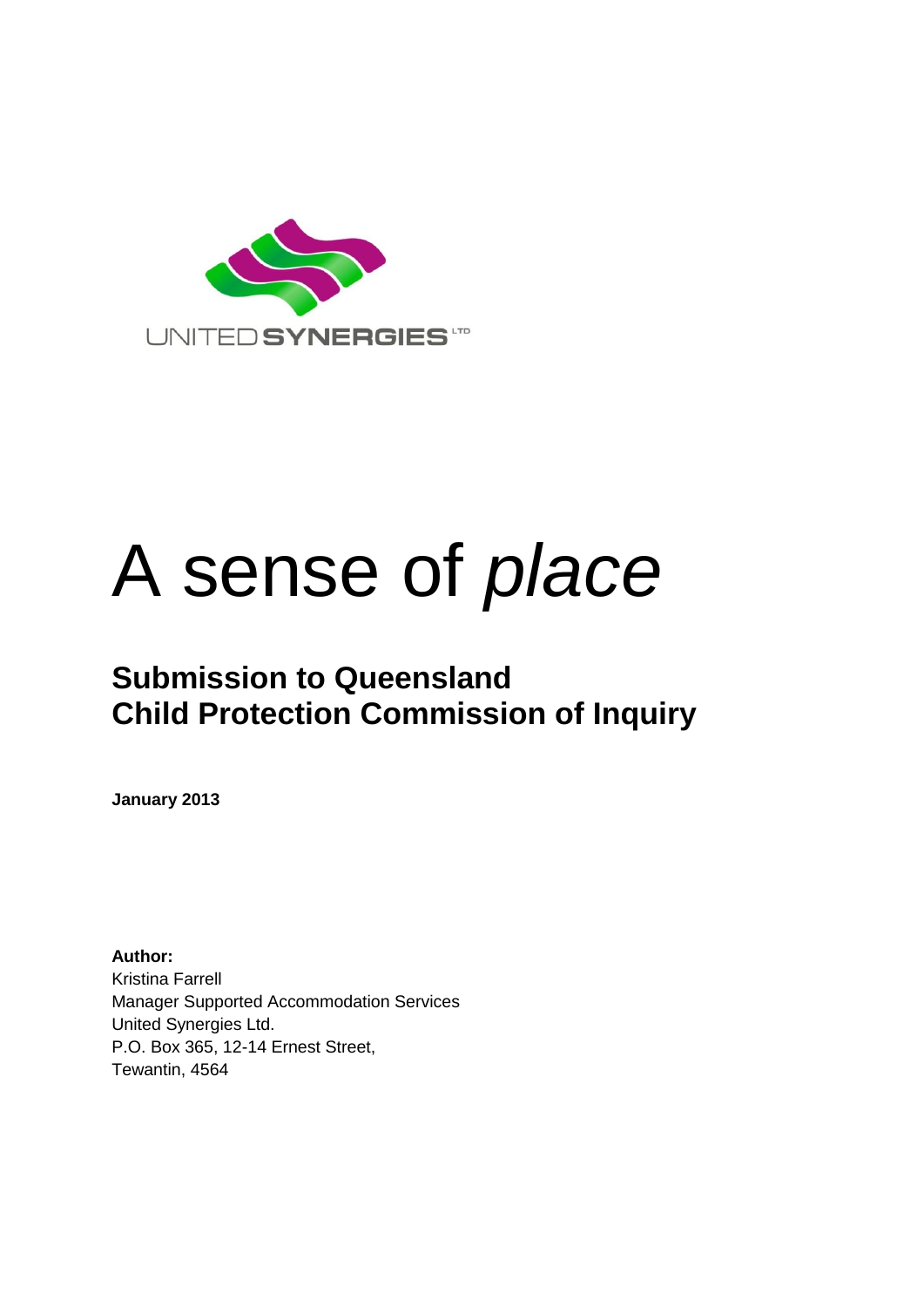

.

**Submission to the Queensland Child Protection Commission of Inquiry January 2013**

#### **ABOUT UNITED SYNERGIES**

United Synergies is a not for profit organisation that provides direct services and support to individuals, families and communities (and in particular young people) to assist them in achieving their full potential.

United Synergies began as the Noosa Youth Service in 1989, through the dedication and determination of a local community committed to providing better support to young people who were homeless. We now support more than 2500 people in need every year through a range of accommodation, employment, education, training, mentoring, suicide prevention and bereavement support, volunteer management and counselling and referral services.

Our programs and services are available to people on the Sunshine Coast and surrounding areas, as well as other communities around Australia. The organisation has provided Residential Care Services for seven years and a Supported Independent Living service for three years. Providing accommodation solutions for young people has been the cornerstone of our organisation for the past 25 years.

Kristina Farrell, the program manager and author of this submission, has more than 20 years' experience in Residential Care and 12 years in Supported Independent Living services.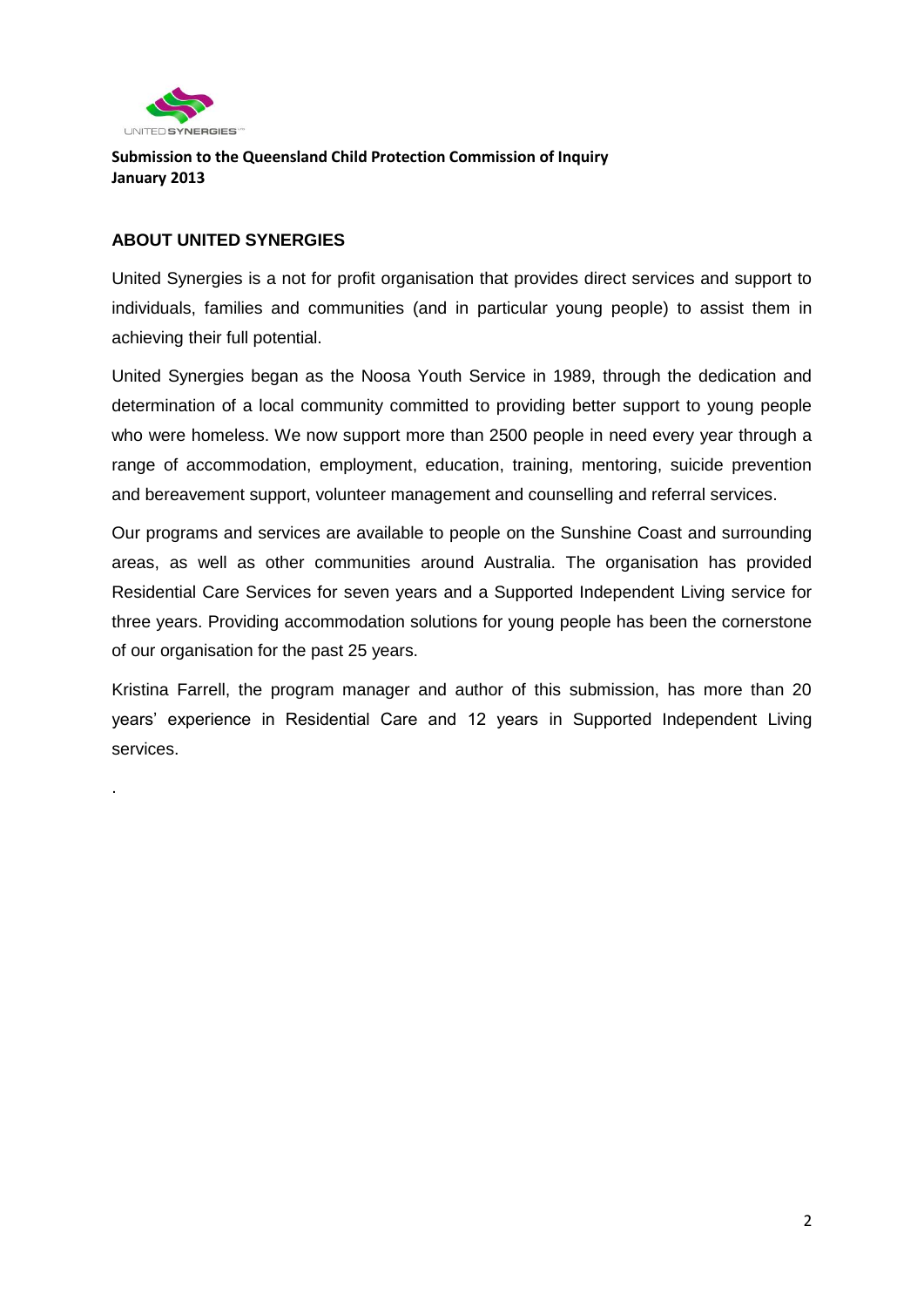

#### **INTRODUCTION**

United Synergies welcomes the Government's Inquiry into Queensland's' Child Protection System and broadly agrees with the findings of PeakCare Queensland Inc's preliminary submission and Create Foundation's submissions to the Commission of the Child Protection Inquiry (2012 Oct PeakCare) (2012 Sep Create Foundation).

This submission will focus on the challenges and benefits of effective transitioning from care for young people based on the experiences of our organisation. We believe effective transitioning from care solutions have the ability to make a significant impact on the longterm wellbeing of young people in care, their families and community. We will explore and share our perspectives on what is working well and how we believe the administration of these initiatives can be enhanced to provide better outcomes for all young people in care in Queensland.

#### **TRANSITION FROM CARE**

#### *What are the benefits of successful Transition from Care?*

Studies<sup>1</sup> have shown that a long term outcome perspective towards transition from care greatly benefits the individual young person and the community.

Without adequate and timely planning in place to support young peoples' transition to independence, the cost to individuals and to society is significant. Young people transitioning from care without this planning potentially pay a personal price on their long-term wellbeing – their ability to form and maintain relationships, have a stable family, maintain positive mental and physical health, be financially self-reliant and a productive community member are challenged. These costs, of course, translate into an increased cost to the community in tertiary physical and mental health services, income support, crime and imprisonment and child safety services.

In 2006, Morgan Disney and Associates undertook a cost benefit analysis in a study for the Community and Disability Services Ministers' Conference  $(CDSMC)^2$ . The study clearly showed significant economic cost to the community from poor transition planning and support for young people in care.

1

 $^{\rm 1}$  McDowell (2012); Joseph J, Maunders D, Liddell M, Greens S (1999); Mallon G (1998).

 $<sup>2</sup>$  Morgan Disney (2006).</sup>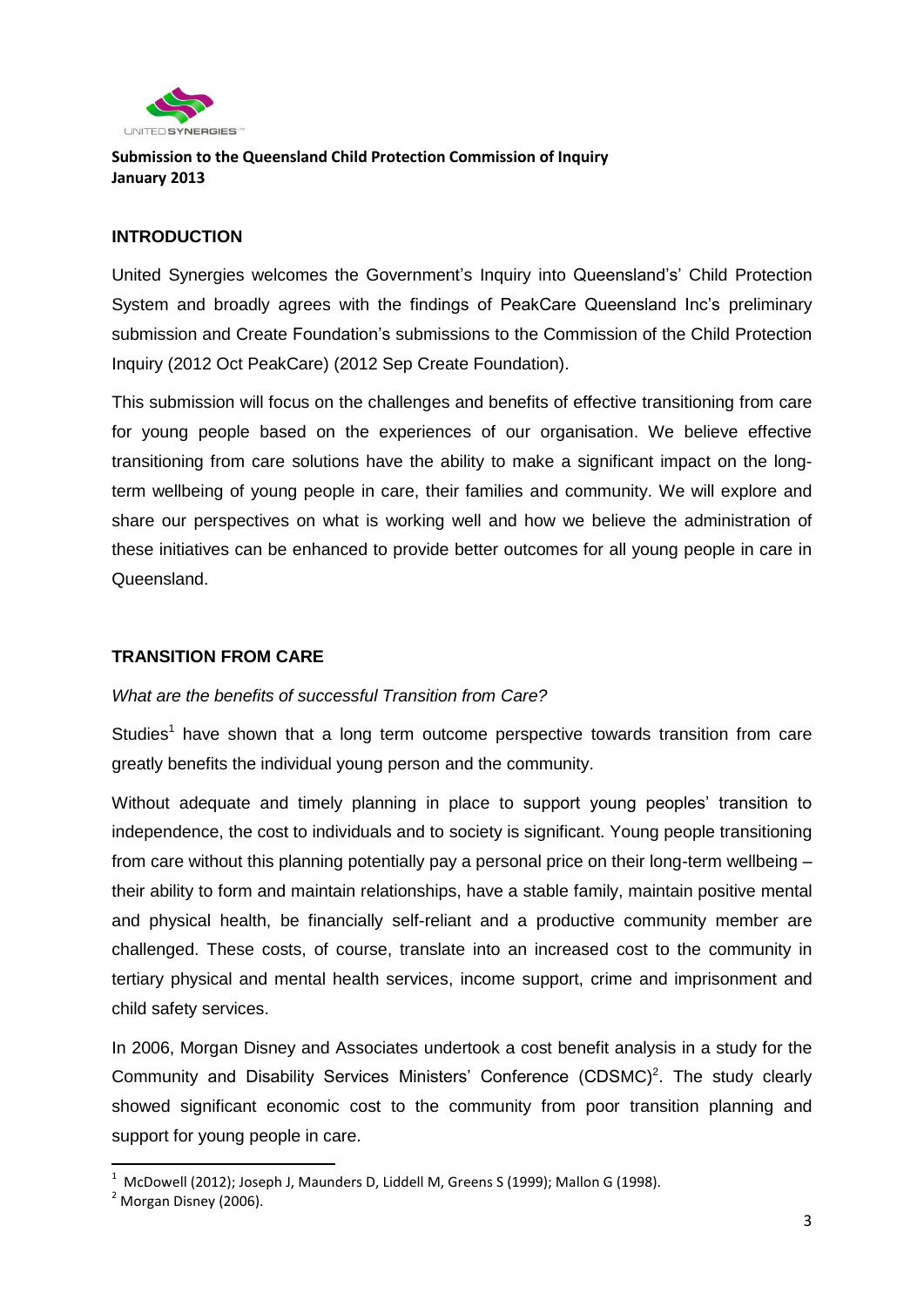

It therefore is reasonable to conclude that better development and implementation of effective transition planning would have a significant increase in both personal outcomes for young peoples' future wellbeing, as well as a decrease in the long term economic cost to the community.

#### *Current experiences in Transition from Care processes*

Acknowledging our observations are drawn from our experience in providing Residential Care and Supported Independent Living services, as well as Transitioning from Care processes, we have outlined below the areas where we believe there is significant opportunity for improvement in the overall care process.

Our primary observations are:

- There are young people currently leaving care without any or an inadequate 'Transition from Care plan
- Processes can be inconsistent, often delaying or impinging long term planning needed for young peoples' safe and effective transition
- Transition from Care planning is made without sufficient consideration for the individuals' long-term transition needs
- Support and placement ceases too early for many young people
- Affordable and appropriate housing is not accessible to many young people leaving care
- The process of assessment for eligibility for Disability Services occurs too late

The impact of these 'Transition from Care' shortfalls is explained in more context below.

### **1. There are young people currently leaving care without any or an inadequate 'Transition from Care' plan**

Joseph J McDowall's findings in research on transition planning (McDowell, 2012) shows many young people leaving care do not have, or are not aware that they have a transition plan.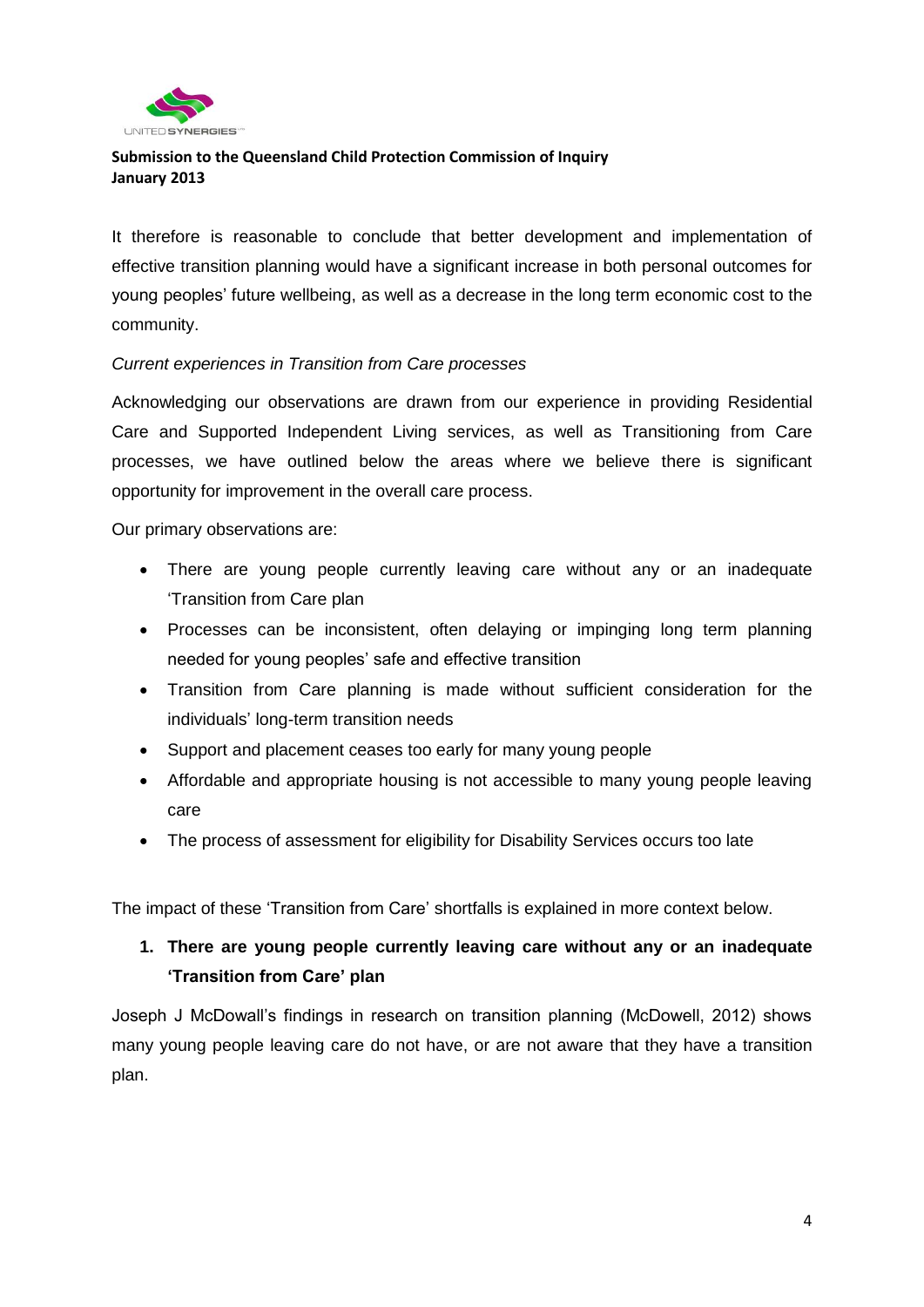

Effectively this means these young people move from highly-supported and structured care environments to independent living arrangements, potentially without any links to professional guidance and, in many cases, limited access to trusted and reliable family, friends or personal networks that can provide such guidance.

# **2. Processes can be inconsistent, often delaying or impinging long term planning needed for young peoples' safe and effective transition**

Tools are available to implement good practice Transition from Care planning where positive long term outcomes can be achieved. However in our experience, the process can become very complex for a young person to lead and/or participate in. The Transition Planning process involves the young person, Child Safety Services, the placement provider and other stakeholders such as mental health services, family members and education/training providers. We believe there is benefit in shifting the responsibility and accountability of developing and implementing Transition from Care Plans to the service provider responsible for the care of the young person. This would allow young people to have ongoing discussions and reviews with carers with whom they have a relationship. Potentially this connection can also continue as after care support. The Australian Government's Department of Families, Housing, Community Services and Indigenous Affairs (FaHCSIA), together with the National Framework Implementation Working Group's document 'Supporting young people transitioning from out-of-home care to independence in Australia: good practice in 2011/12<sup>3</sup> is one example of an industry agreed good practice tool for transition planning.

It is our understanding that this has been agreed on by State and Territory ministers. Implementation of this agreed framework remains a high priority.

# **3. Transition from Care planning is made without sufficient consideration for the individuals' long-term transition needs**

Our experience is that current Transition from Care planning is primarily focused on implementation of immediate or short term goals, and falls short of planning for long term goals addressing how the young person will function and participate, socially and economically in the community.

**.** 

<sup>3</sup> FAHCSIA website http://www.fahcsia.gov.au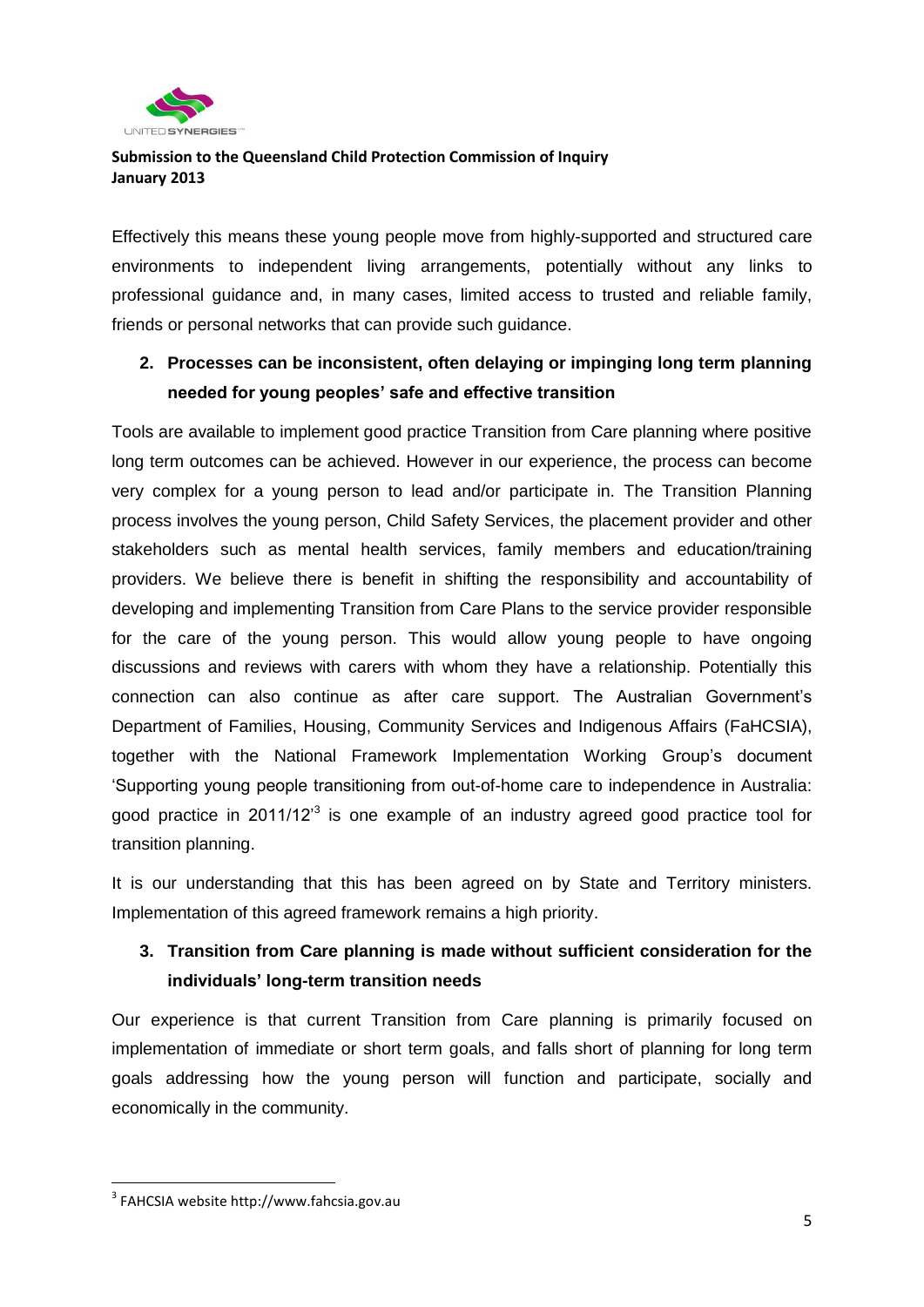

Young people in care are often already challenged by the absence of adequate and longterm role models and supports, and transitioning without this long-term consideration often leads to early re-entry to other government and non-government services, often in crisis<sup>4</sup>. There is limited research data to understand how people who have left care subsequently access services. However, United Synergies provides homelessness services, emergency relief, education and training programs and other programs that are accessed by young people up to the age of 25 who have experienced being placed in out of home care.

Some examples from our personal experience and observations which highlight lack of long term planning include:

- TAFE courses being paid for the first year with no further plans to assist in the completion of training costs or guide financial independence
- young people self-placing with family without supports to maintain relationships
- young people not having adequate living skills or time to adapt to transition to independent living, as a result of delayed areas of development due to trauma experiences
- young people living in short term or unstable housing when leaving care
- loss of connection with community when transition housing is allocated in a different community
- Child and Youth Mental Health services that cease at 18 and are not replaced or tapered to transition to adult mental health supports; identified health and dental needs plans not followed through or non-existent
- inadequate safety plans for young women leaving care and self-placing in actual or potential domestic violence situations

#### **4. Support and placement ceases too early for many young people**

There is often a lack of transition to services (or lack of services) and support that can be utilised after a young person leaves care. In our experience, this is particularly prevalent with young people in care who have a lived experience of mental health, difficult behaviours, low level disability or significant effects from past trauma experiences and often require additional support and time to transition.

**.** 

 $<sup>4</sup>$  Morgan Disney (2006)</sup>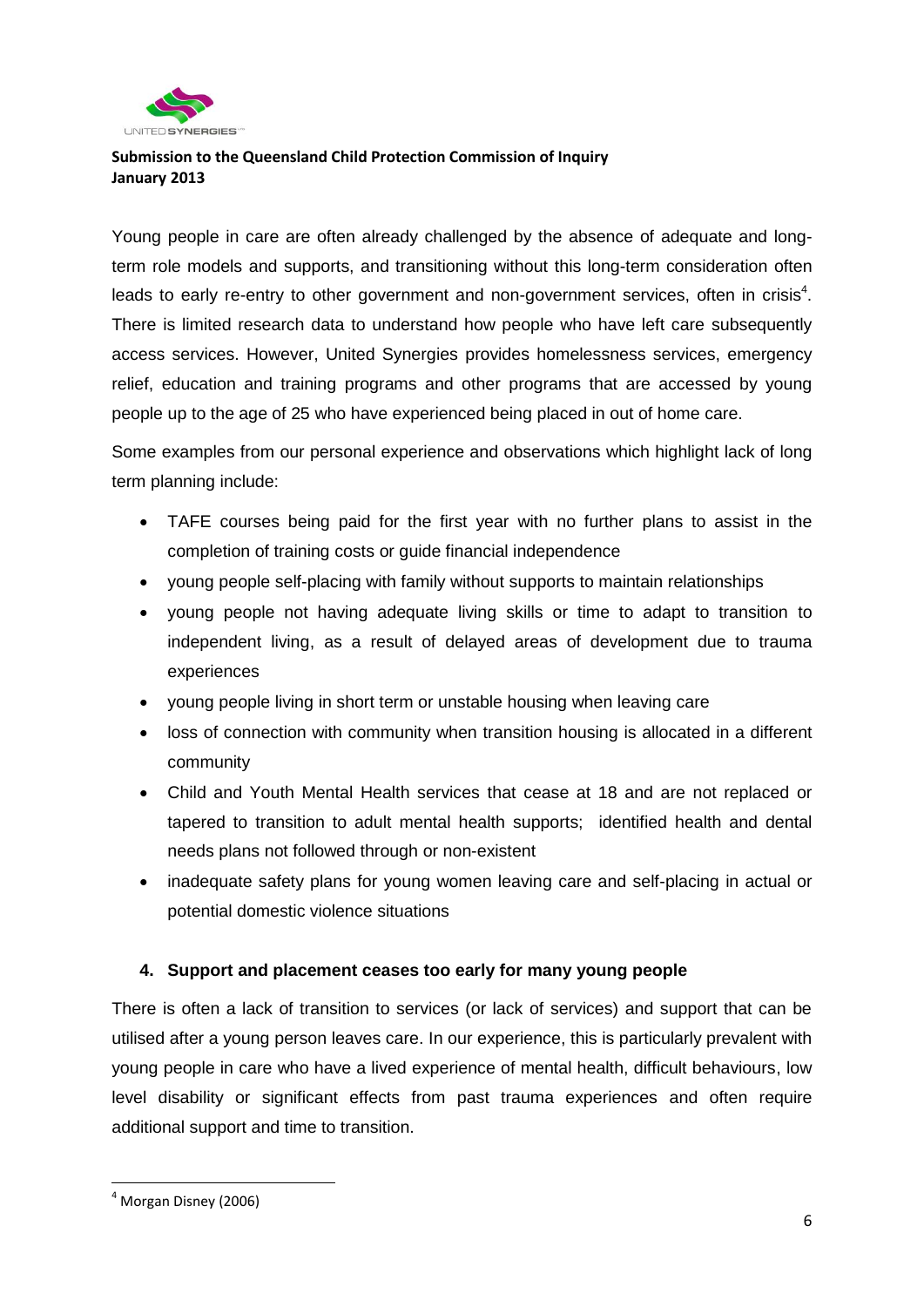

In Queensland there has been an improvement in this area and young people can, in some circumstances, have their support and even placement extended for 12 months. This has had a positive effect, however should be further developed as part of the planning process and incorporate long term after care services.

# **5. Affordable and appropriate housing is not accessible to many young people leaving care**

Many young people struggle to access housing that is affordable, stable and appropriate for their individual needs. On the Sunshine Coast, where United Synergies is based, it is particularly difficult for those on low fixed incomes due to high rental cost.

The reality experienced by most Out of Home Care providers is that housing is one of the greatest barriers for effective transition from care. Social housing is limited and housing single young people is an additional struggle due to low availability of one bedroom housing. Two bedroom housing can usually only be made available to couples, or if there is an accompanying dependent.

This lack of appropriate housing stock results in young people instead accessing housing alternatives such as shared housing (not always appropriate), caravan parks, tents, and homelessness programs. None of these are long term solutions and are often unsafe or unaffordable.

This highlights perhaps one of the greatest needs required to ensure longer term stability for young people transitioning from care - affordable and appropriate one and two bedroom properties.

#### **6. The process of assessment for eligibility for Disability Services occurs too late**

In our experience with young people with intellectual and learning disabilities and mental health related diagnoses, the first barrier to transition planning is that young people in care are not assessed for eligibility for disability services by Qld Disability Services until they are 17.5 years of age. Since transition planning commences at the age of 15, the transition from care planning cannot take into account the young person's potential eligibility for support from Qld Disability Services upon turning 18.

The uncertainty of how the young person's future support needs are going to be met creates many additional barriers for transition planning, including addressing mental health concerns such as anxiety and distress around this uncertainty for the young person and their family.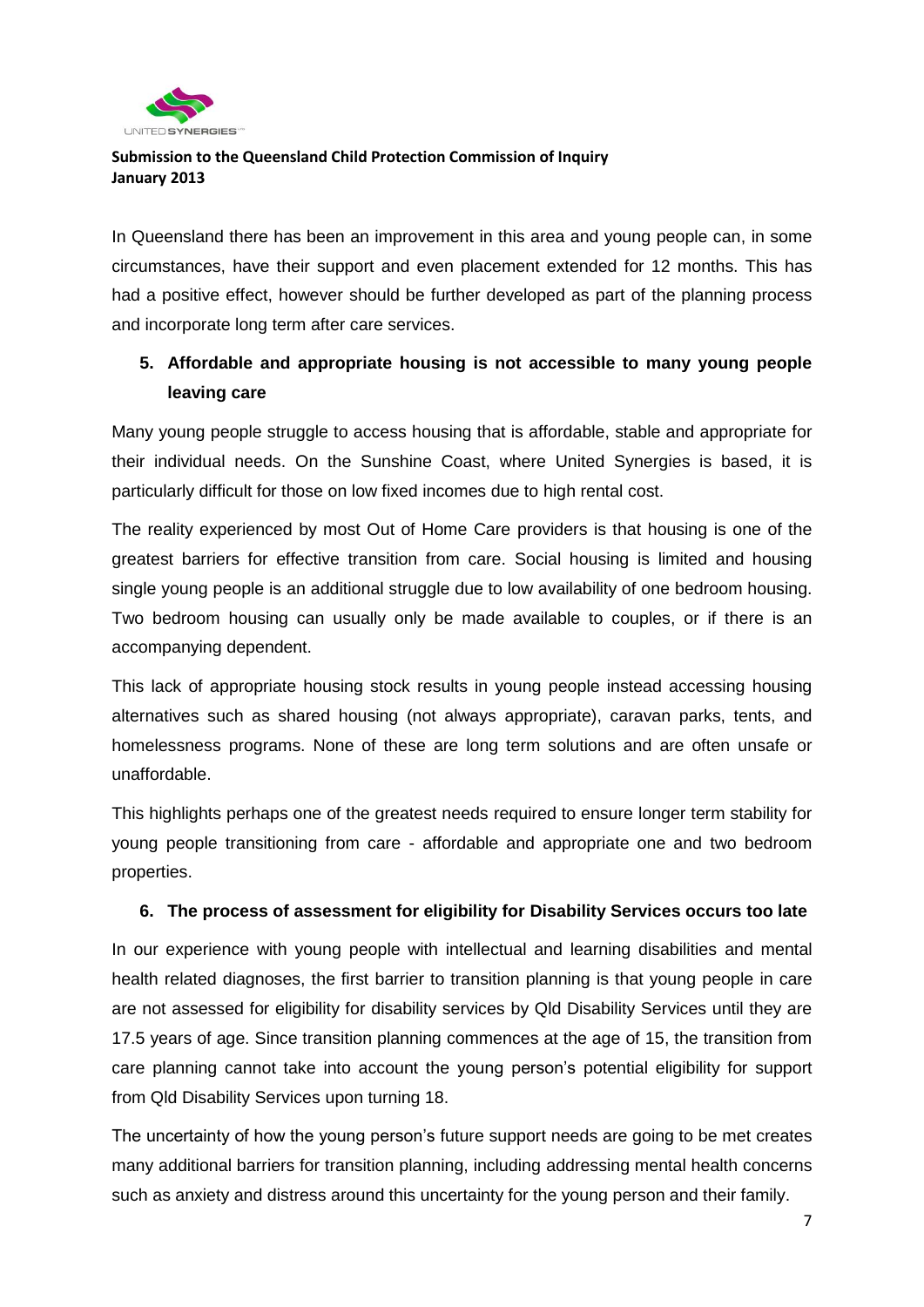

The young person, carers and Child Safety staff do not have the information required to incorporate all aspects of their life in the transition plan. Individuals' future wellbeing and outcomes are highly dependent on their future support and the assessments for eligibility need to occur by the time the young person is 16 years of age to allow for a comprehensive assessment and transition plan to be developed. Done in a timely manner, the opportunity then exists to plan and negotiate, allocate and coordinate for long term appropriate needs in housing, education, daily living support, cultural and community connections and family relationships.

#### **RECOMMENDATIONS**

Based on our experience, we believe the following recommendations should be considered.

**1. Ensure that Transition from Care planning is relevant and effective for the young people transitioning from care**

To achieve transition planning that is meaningful and effective for the young person, participation and sense of ownership of the plan is essential. The current complexity of planning processes often prevents this from occurring. If the responsibility of the planning is with the Out of Home Care service provider, the access and opportunities for the young person to discuss, review and develop the plan improves during the duration of the placement. In a Residential Care setting or Supported Independent Living program there may be a carer who has this specific responsibility or somebody selected by the young person based on their positive relationship.

The planning needs to be inclusive of future access to review the plan if needed and assistance to meet the goals after the young person leaves the care system, if required.

This is an area of great importance for the young person's future wellbeing, economic viability and participation in the community.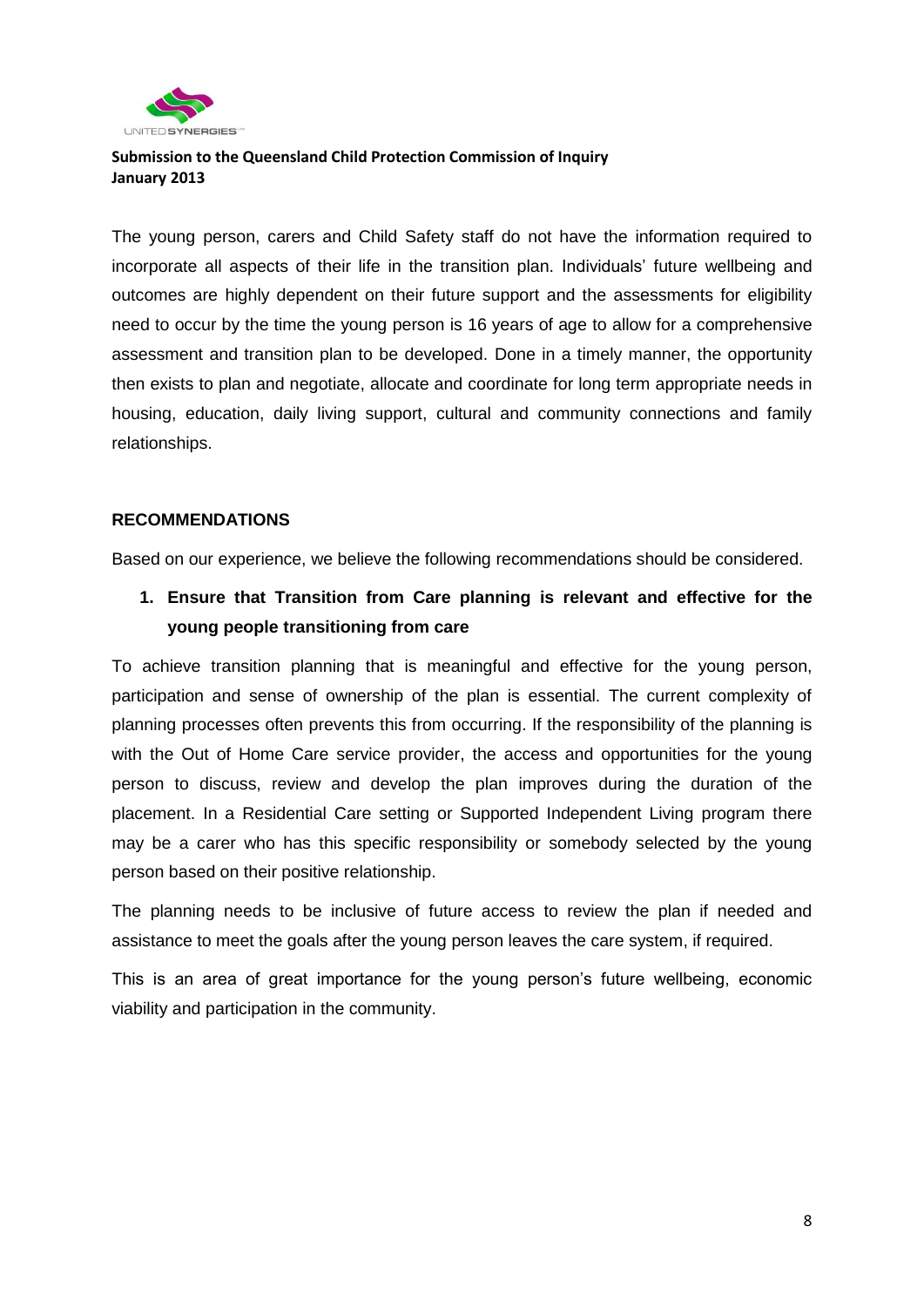

#### **2. Plan Transition from Care to ensure positive outcomes beyond 18 years of age**

The establishment of After Care Services is essential to ensure long term outcomes can be achieved by the young people who have transitioned from care (Mendes, Johanson & Moslehuddin 2011). This can be achieved by making After Care a responsibility of Out of Home Care service providers, specialist services or ensuring that generalist services have the expertise and experience in working with people who have experienced significant trauma and separation.

Specifically we recommend a focus on:

- Family reunification work and identification of relatives who are potentially interested in supporting the young person during and after the transition period. Often the family contact is established early in the child's care journey and limited to direct family in a close geographical vicinity. While there is little research into young people and how they reconnect with family after care. Our experience is that many young people seek to live with, or build relationships with family in other ways. Family reunification needs to be an ongoing part of case management and needs constant active planning, engagement and review, to prevent further isolation from or negative experiences with relatives or family.
- Relationships and parenting skills need to be a focus. Many young people have had poor and confusing parenting and family relationship role models, and as a result they may not identify this as a support need when leaving care. However this places them at higher risk of experiencing relationship difficulties later in life. Provision of After Care Services that specialise in providing support to people who have left care would assist long term outcomes when forming family relationships and having their own children.
- Resources must be allocated to allow for continued support to achieve successful outcomes in all areas of the young person's plan, including when transitioning with a relationship or as a new young parent.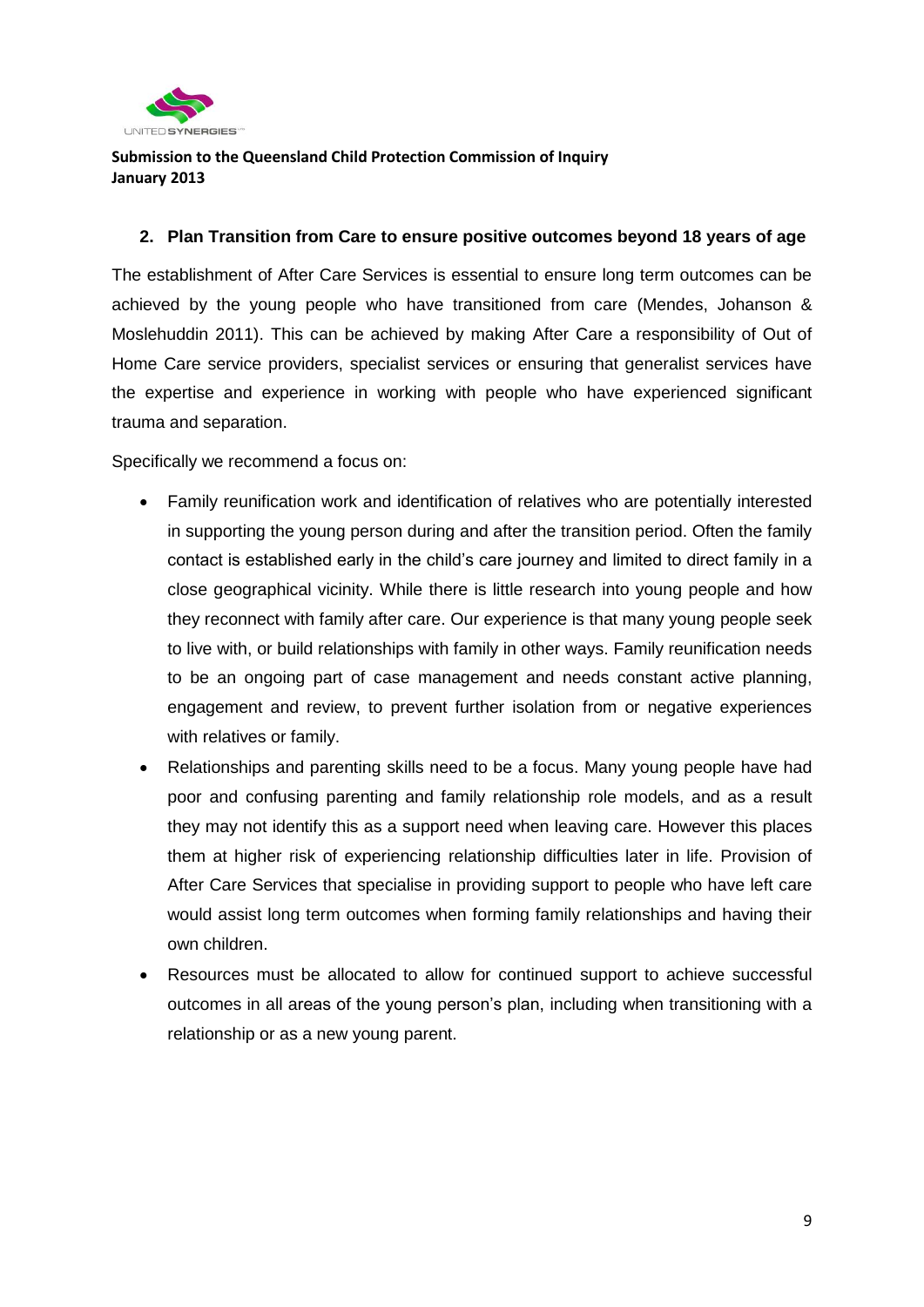

#### **3. Transfer the Responsibility for Case Management to Care Provider Services**

It is our view that the most effective way to offer quality case management is to transfer this responsibility (and associated resources required to undertake this responsibility) from Child Safety Services to the licensed service provider.

Young people in care need to work closely with support workers to plan and achieve goals including accommodation, family, cultural and community connections, career paths, social and recreational connections.

The current case management system often results in delays in decision making and approvals, lack of coordination and follow-through. Transition should evolve through the care planning and be driven by the young person's goals and needs, as it is for any young person growing up. We would like to stress that the current weaknesses in the system are not due to the competency of Child Safety Services' or other stakeholders, rather the complexity of the current planning system.

Licensing and performance monitoring of Out of Home Care services need to be inclusive of long term outcomes for the young people who are transitioning from care. The transfer of case management responsibilities has occurred in different models in other states and overseas. The Queensland Government needs to consider those experiences to develop a more effective, workable model for Queensland.

# **4. Assess the Leaving Care Age against the needs and development of the young person**

Placements and Child Safety Services support can, at present, be extended by three months for up to 12 months (Child Safety Practice Manual – Open a support service case), if circumstances are assessed as appropriate at the time. Young people in care with delayed development, intellectual or mental health disabilities, drug and alcohol dependency or lack of connections and appropriate supports, benefit from access to after care services and transition that is phased as they reach different stages in their ability to function independently in the community (Stein 2004, 2008; Maunders, D., Liddell, M., Liddell, M., & Green, S 1999). This continued support would benefit both young people and the community significantly.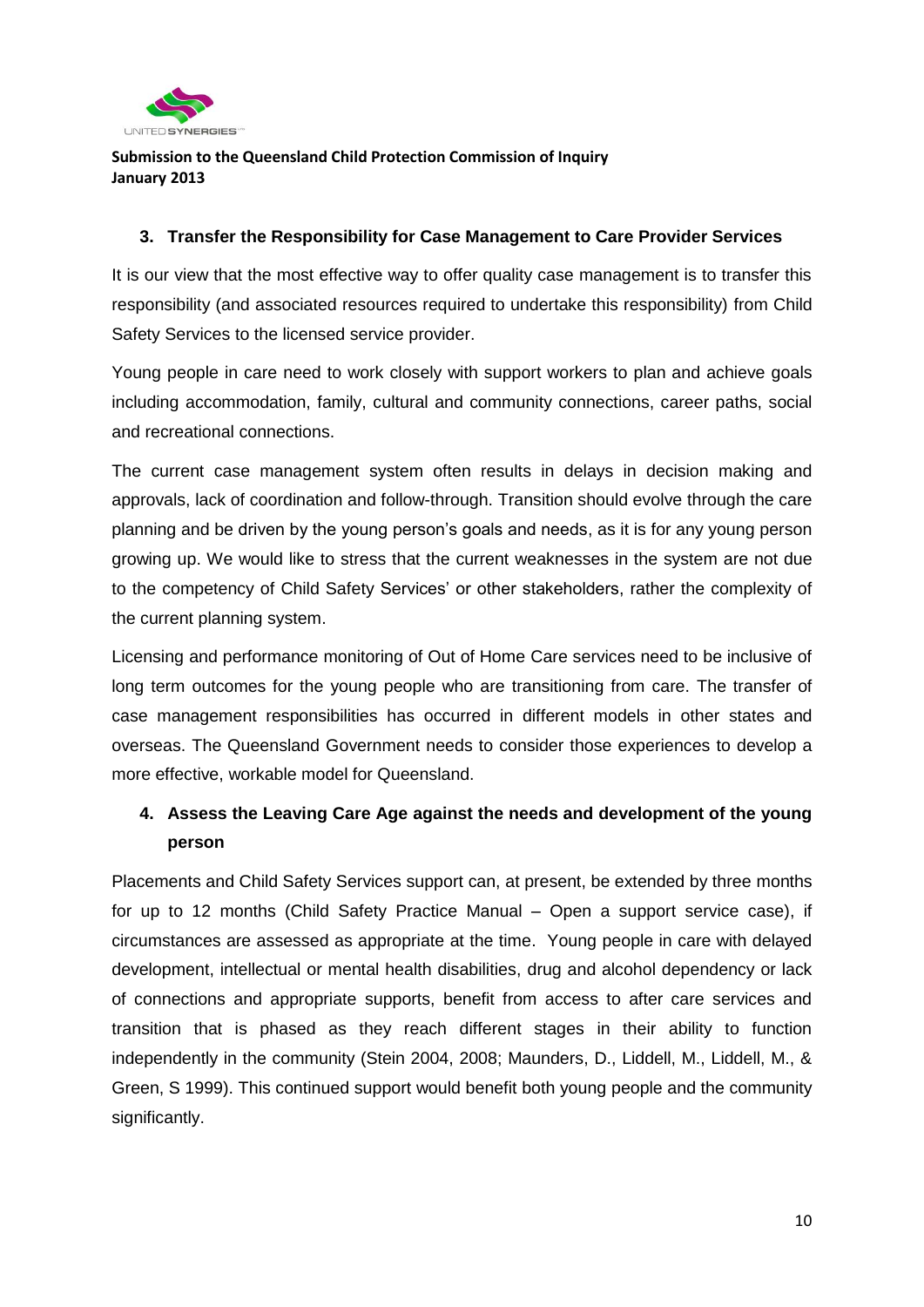

1

#### **Submission to the Queensland Child Protection Commission of Inquiry January 2013**

Transitioning young people from care without addressing their specific needs exposes a high risk that the young person will fail to develop into an independent, participating and productive community member.

#### **5. Ensure Access to Long-term, Affordable and Stable Housing Options**

- Adequate provision of social housing dwellings for single people
- The housing stock needs to reflect and meet the needs of young people in a timely manner.
- Expand the Same House Different-Landlord Program

This social housing program provides longer-term, stable housing for young people. In this program, housing is provided to a service provider who subleases to the client. The tenancy is then managed by the service provider who provides case management support and tenancy education to the young person. The successful element of this arrangement is that after an appropriate time (approximately six months, with some flexibility needed), the tenant and property, are transferred to public housing while the support is continued from the service provider<sup>5</sup>. New housing is then provided for the next young person. Housing providers in turn are assured that young people have the support and personal skills to successfully maintain their tenancy. In our experience, this program is ideal for young people transitioning from care as it provides long term housing and the opportunity for longer transition times.

Supported Independent Living Services (SILS)

Develop innovative models within SILS to meet the needs of young people in transition from care. This could include lead tenant and mentoring programs – where share housing with mature lead tenants can provide positive role models to assist with daily living skills and company. A volunteer mentor can provide long term relationship support for young people with limited social and family network. Our experience is that the tendency to use SILS placements for young people who experience difficult behaviours or otherwise are difficult to place in foster or residential care, is often not successful. SILS resources then become stretched due to the very high levels of support required. The capacity of SILS funding to extend support/placement beyond 18 if the young person's needs require should be considered.

<sup>&</sup>lt;sup>5</sup> Alternatively this could be an NGO social housing provider or private housing provider, however affordability is often a sustainability barrier.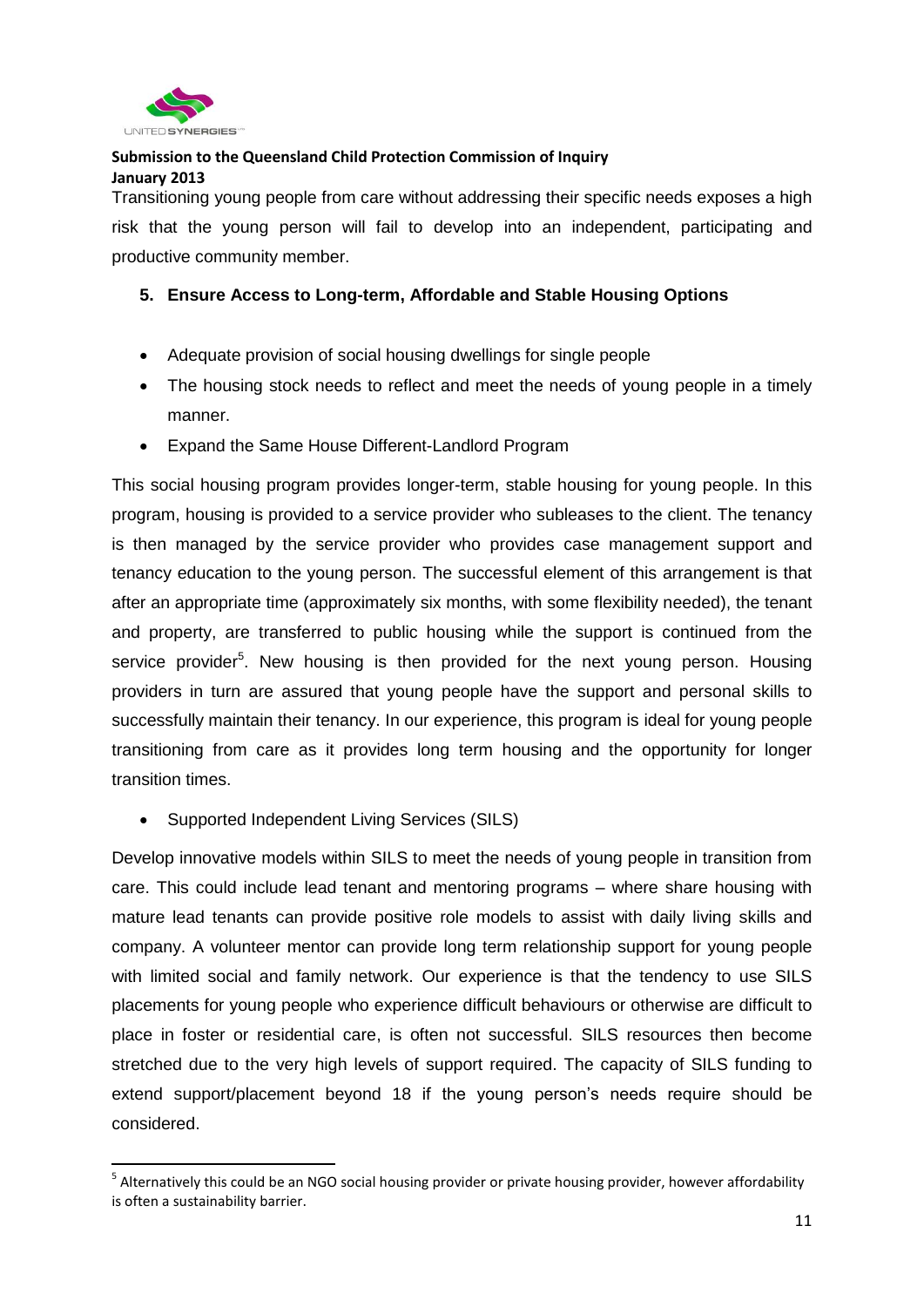

# **6. Review policies and procedures to enable Child Safety Services and Disability Services to provide collaborative and timely support for Transition from Care to Disability Services**

Change to timeframes for Disability Support assessment will provide significantly better outcomes for young people transitioning from care. In the cases where the young person has been assessed as ineligible, there are no assumptions made about likely future support and Child Safety, carers and the young person can plan realistically to identify other sources of support, including family, mentors and volunteers.

The process that is reflected in Figure 1, would improve the Transition from Care to Disability Service.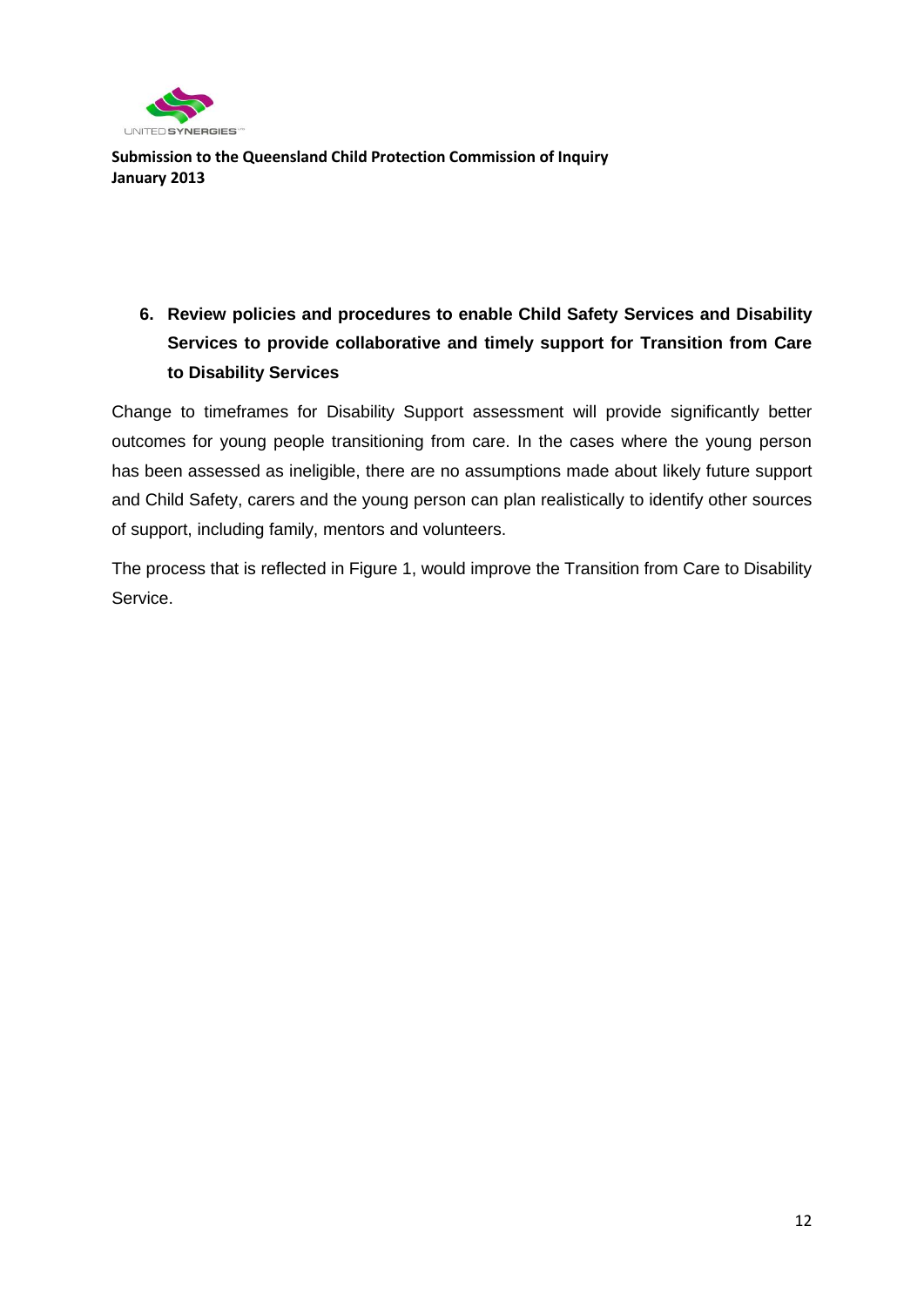

| 16 years of age                                                                                                                                                           | 16.5 years of<br>age                                                                                | $16.5 ->$                                                                                                                                                                                                                                                                                                                                                                                                                                                                                          | <b>By 18years</b><br>of age                                                                                                                             |
|---------------------------------------------------------------------------------------------------------------------------------------------------------------------------|-----------------------------------------------------------------------------------------------------|----------------------------------------------------------------------------------------------------------------------------------------------------------------------------------------------------------------------------------------------------------------------------------------------------------------------------------------------------------------------------------------------------------------------------------------------------------------------------------------------------|---------------------------------------------------------------------------------------------------------------------------------------------------------|
| •DSQ undertakes<br>Disability<br>assessment of<br>young person<br>identified by Child<br>Safety Services as<br>potentially eligible<br>for future disability<br>services. | •Level of<br>eligibility is<br>determined<br>including value<br>of support that<br>can be accessed. | • Future supports are<br>incorporated in the<br>transition plan.<br>•The young person is<br>educated around the<br>"disability system" and<br>supported to make<br>choices about their future<br>support.<br>•Transition between<br>services is planned<br>involving the young<br>person. The disability<br>service provider is<br>involved with and aware<br>of the young person's<br>needs and wishes at an<br>early stage and can<br>prepare for the young<br>person's entry to the<br>service. | •The young<br>person<br>transitions to<br>disability<br>services<br>making<br>informed<br>decisions<br>about their<br>choice of<br>support<br>services. |

Figure 1 - Proposed effective timeline for transitioning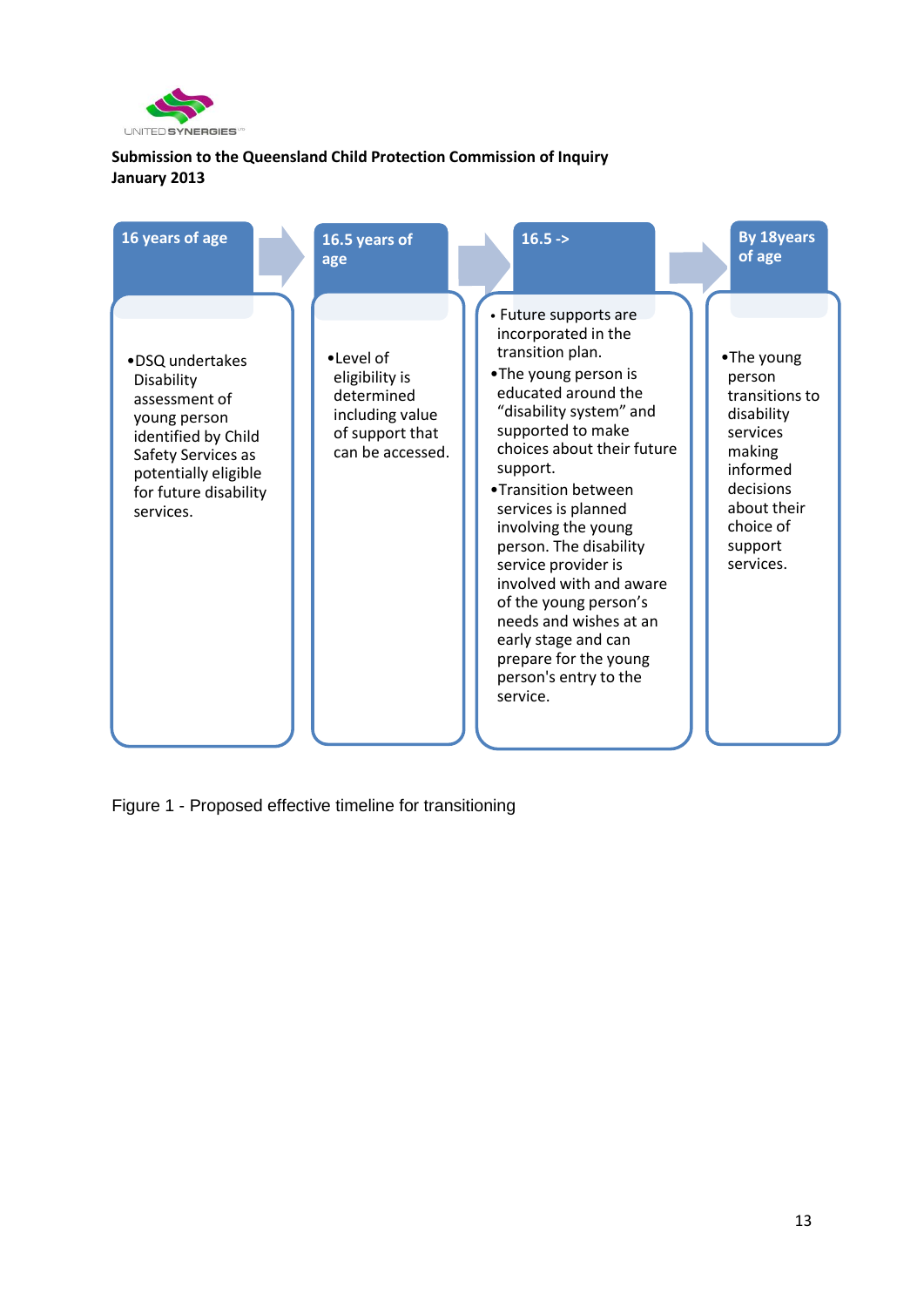

#### **CONCLUSION**

We have stated that transition planning for young people leaving care is inadequate, resulting in a high personal cost to individuals as well as a significant financial cost to community. The systems and models to successfully transition young people from care are readily available and we believe the Qld Government needs to consider adopting these proven models.

We also believe non-government organisations, government departments and the community have the scope to better respond to the responsibility of providing a transition from care process that establishes solid and accountable long term goals for young people, as well as the community.

In summary, we recommend the following:

- Assessment of a young person's ongoing needs, eligibility for disability and other appropriate services should be undertaken in a more timely and effective manner
- Resources for assessment, case management and support services to address these ongoing needs should be outsourced or allocated to Out of Home Care managers
- That additional appropriate and affordable housing, specifically for single dwellers, is made available.